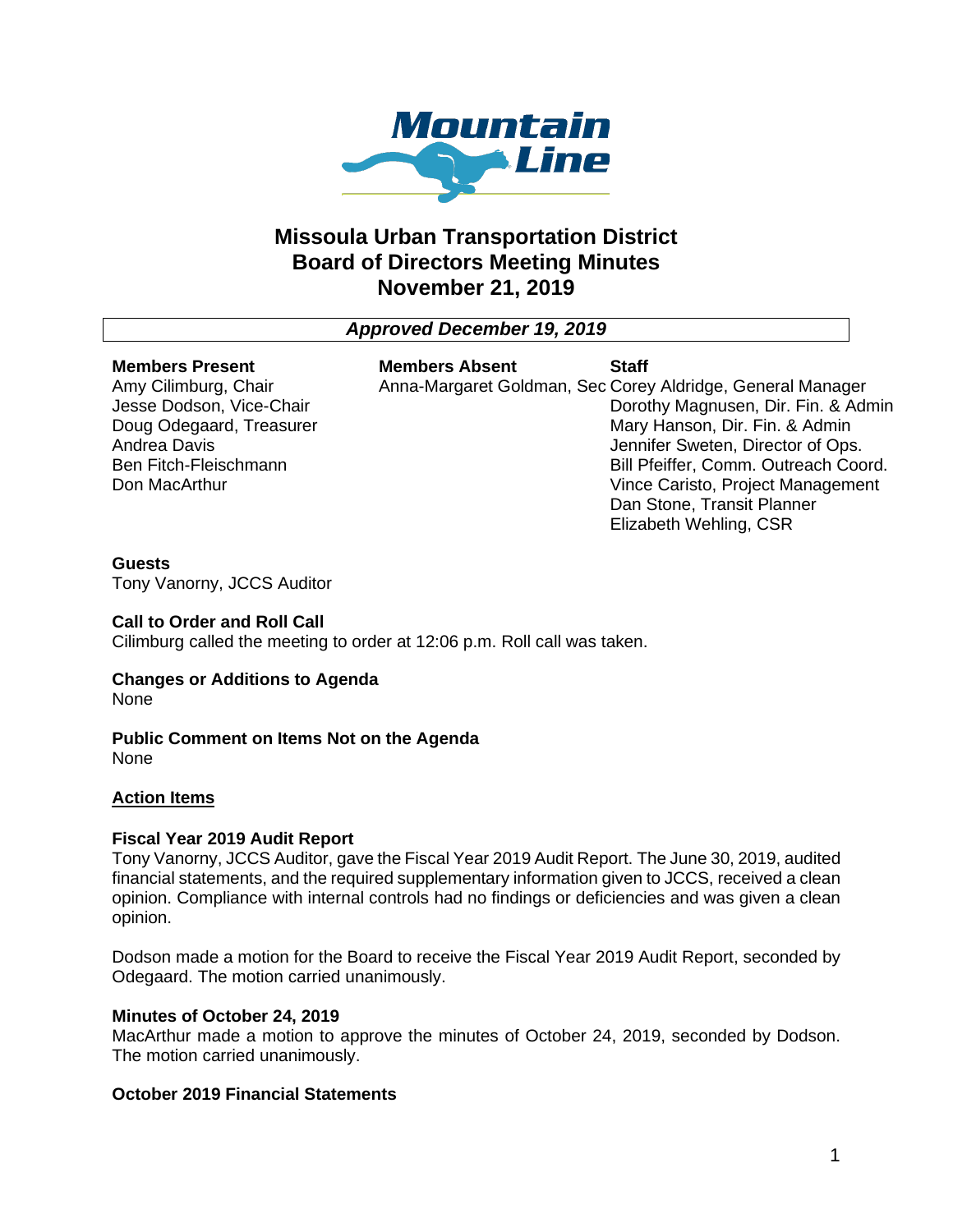Odegaard gave an overview of the October 2019 Financial Statements. The Reserves are fully funded based on the Board Reserve Policy. The Fleet Replacement Reserve is at the target level of seven (7) years at \$3,303,520. The Facilities Capital Reserve is funded at the minimum target of five (5) years at \$3,273,724. The Operating Reserve is at the minimum target of three (3) months of \$1,940,400. The 2013 Mill Levy Operating Funding, based on income and usage, is at \$1,211,579. The Unrestricted Net Position is (\$2,722,450) due to reserve allocations.

The October 2019 financial statements show a change in net position after reserve contributions and capital reimbursement is \$4,559,947. Operating Revenue is 2% higher than budget and expenses are 2.31% lower than budget.

Fitch-Fleischmann made a motion for the Board to receive the October 2019 Financial Statements, seconded by Davis. The motion carried unanimously.

#### **Fiscal Year 2019 Pro Forma**

Magnusen presented the Fiscal Year 2019 Pro Forma to the Board. The Pro Forma forecasts expenses and reserve allocations based upon doing business as usual. All Reserves are funded to the minimum target level as of June 30, 2019.

The projected timeline for the Operating Reserve is tracking with the Pro Forma. The Fleet Replacement Reserve is fully funded in 2019, having \$1,400,000 added by 2022 and \$1,800,000 by 2028. The Facilities Capital Reserve has a beginning balance of \$3,500,000 in 2019 and anticipated reduction of \$2,014,000 by fiscal year end.

Dodson made a motion for the Board to receive the Fiscal Year 2019 Pro Forma, seconded by Odegaard. The motion carried unanimously.

#### **Discussion Items**

#### **General Manager's Report**

Bill Pfeiffer, Mountain Line's Community Outreach Coordinator since 2015, will be leaving Mountain Line. Pfeiffer's last day will be December 27. Recruitment for this position will begin soon.

At the October Board Meeting, members of the public attending the meeting commented on some of the proposed bus stop locations. The Board sent the agenda item back to the Planning Committee for further review. Staff reviewed the stops in question with the Planning Committee. Based on recommended changes, letters will be sent out to newly affected property owners.

Fitch-Fleischmann has decided to step down from serving on the Board. His work schedule has not allowed him to participate on the Board as much as needed. Fitch-Fleischmann will continue working with Staff on electric buses and energy needs for the future.

All Proterra buses have been delivered but various issues have not allowed all six (6) to be in revenue service at the same time. Staff continues working with Proterra to rectify the issues that have arisen since delivery and will continue updating the Board as the electric buses are put into service.

A few staff members had the opportunity to visit Gillig's new facility and receive a demonstration of Gillig's new electric bus. Mountain Line has worked with Gillig for many years and runs many